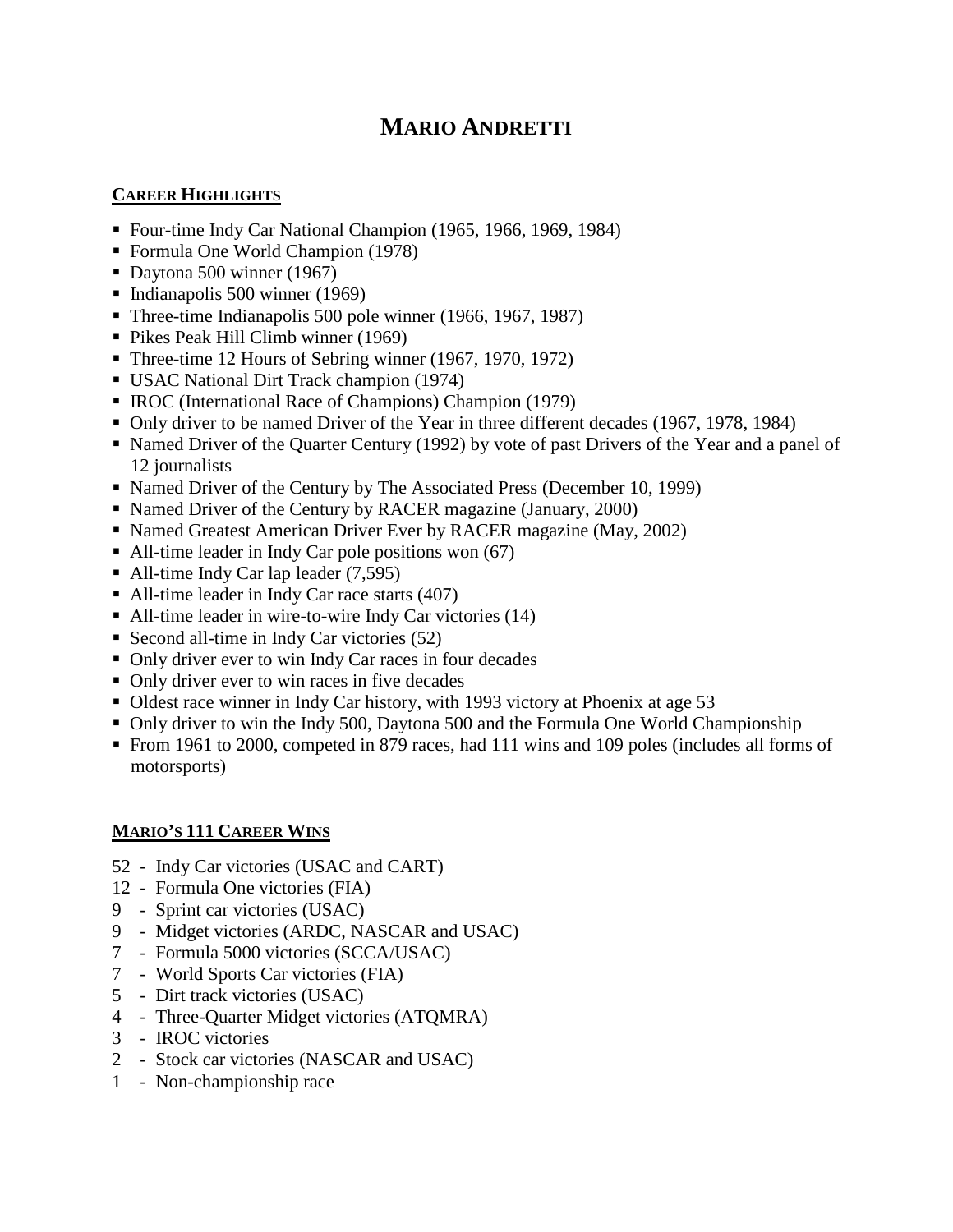# **FORMULA ONE VICTORIES (12)**

| 1971 | South Africa (Kyalami)<br>Questor Grand Prix (non-championship race at Ontario Motor Speedway)                                         |
|------|----------------------------------------------------------------------------------------------------------------------------------------|
| 1976 | Japan (Mount Fuji)                                                                                                                     |
| 1977 | United States (Long Beach)<br>Spain (Jarama)<br>France (Dijon)<br>Italy (Monza)                                                        |
| 1978 | Argentina (Buenos Aires)<br>Belgium (Zolder)<br>Spain (Jarama)<br>France (Le Castellet)<br>Germany (Hockenheim)<br>Holland (Zandvoort) |

# **FORMULA ONE POLE POSITIONS (18)**

| 1968 | United States (Watkins Glen)                                                                                                                                                          |  |  |  |
|------|---------------------------------------------------------------------------------------------------------------------------------------------------------------------------------------|--|--|--|
| 1976 | Japan (Mount Fuji)                                                                                                                                                                    |  |  |  |
| 1977 | Spain (Jarama)<br>Belgium (Zolder)<br>Sweden (Anderstorp)<br>France (Dijon)<br>Holland (Zandvoort)<br>Canada (Mosport)<br>Japan (Mount Fuji)                                          |  |  |  |
| 1978 | Argentina (Buenos Aires)<br>Belgium (Zolder)<br>Spain (Jarama)<br>Sweden (Anderstorp)<br>Germany (Hockenheim)<br>Holland (Zandvoort)<br>Italy (Monza)<br>United States (Watkins Glen) |  |  |  |
| 1982 | Italy (Monza)                                                                                                                                                                         |  |  |  |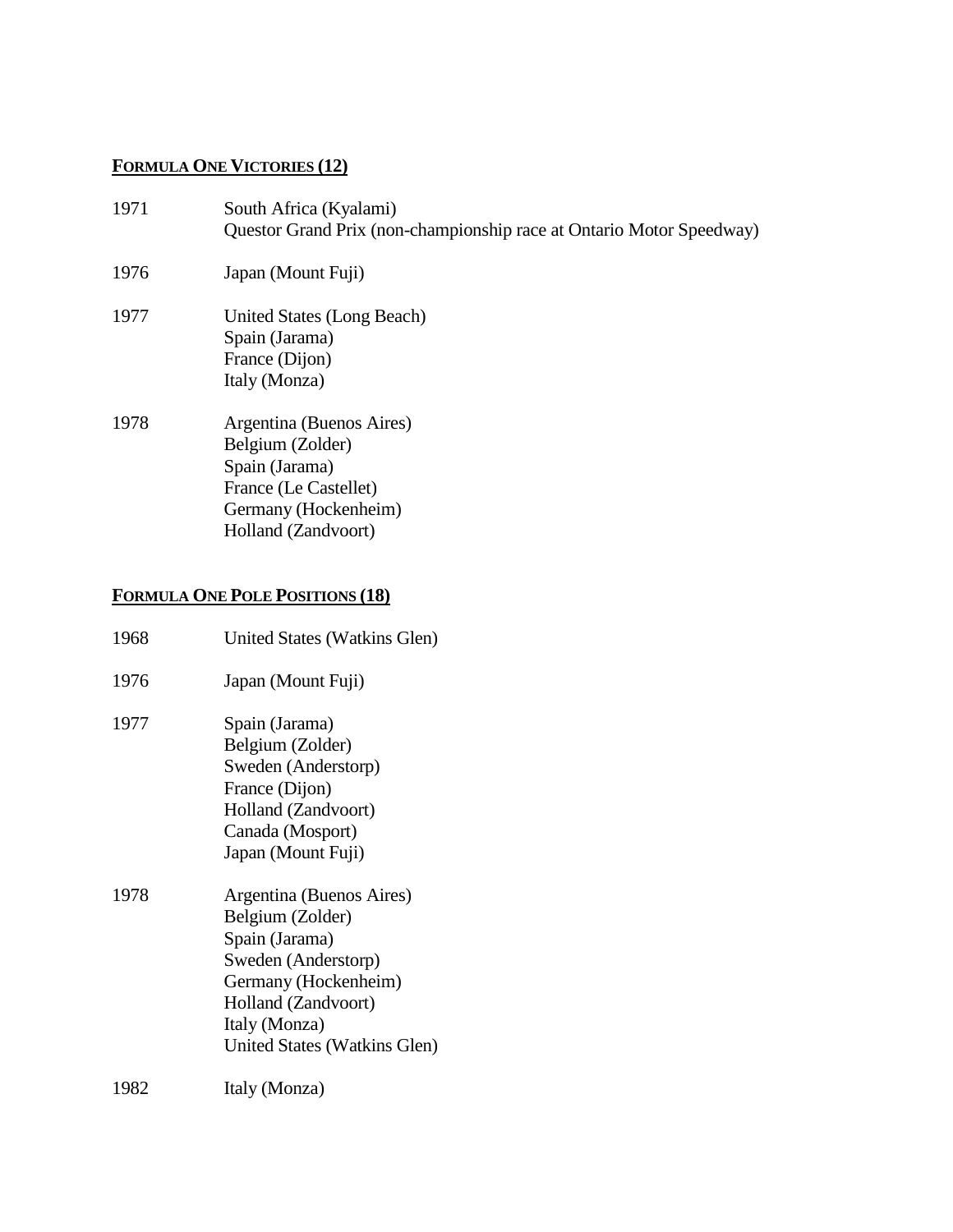# **INDY CAR VICTORIES (52)**

| 1965 | <b>Hoosier Grand Prix</b>                                                                                                             |
|------|---------------------------------------------------------------------------------------------------------------------------------------|
| 1966 | Milwaukee 100, Langhorne 100, Atlanta 300, Hoosier Grand Prix, Milwaukee 200,<br>Hoosier 150, Trenton 200, Phoenix 200                |
| 1967 | Trenton 150, Indianapolis Raceway Park 150, Langhorne 150, St. Jovite 100,<br>St. Jovite 100, Milwaukee 200, Hoosier 100, Phoenix 200 |
| 1968 | St. Jovite 100, St. Jovite 100, DuQuoin 100, Trenton 200                                                                              |
| 1969 | Indy 500, Hanford 200, Pike's Peak Hill Climb, Nazareth 100, Trenton 200,<br>Springfield 100, Trenton 300, Kent 100, Riverside 300    |
| 1970 | Castle Rock 150                                                                                                                       |
| 1973 | Trenton 150                                                                                                                           |
| 1978 | Trenton 150                                                                                                                           |
| 1980 | Michigan 150                                                                                                                          |
| 1983 | Elkhart Lake 200, Caesars Palace 200                                                                                                  |
| 1984 | Long Beach Grand Prix, Meadowlands Grand Prix, Michigan 500, Elkhart Lake<br>200, Mid-Ohio 200, Michigan 200                          |
| 1985 | Long Beach Grand Prix, Milwaukee 200, Portland 200                                                                                    |
| 1986 | Portland 200, Pocono 500                                                                                                              |
| 1987 | Long Beach Grand Prix, Elkhart Lake 200                                                                                               |
| 1988 | Phoenix 200, Cleveland Grand Prix                                                                                                     |
| 1993 | Phoenix 200                                                                                                                           |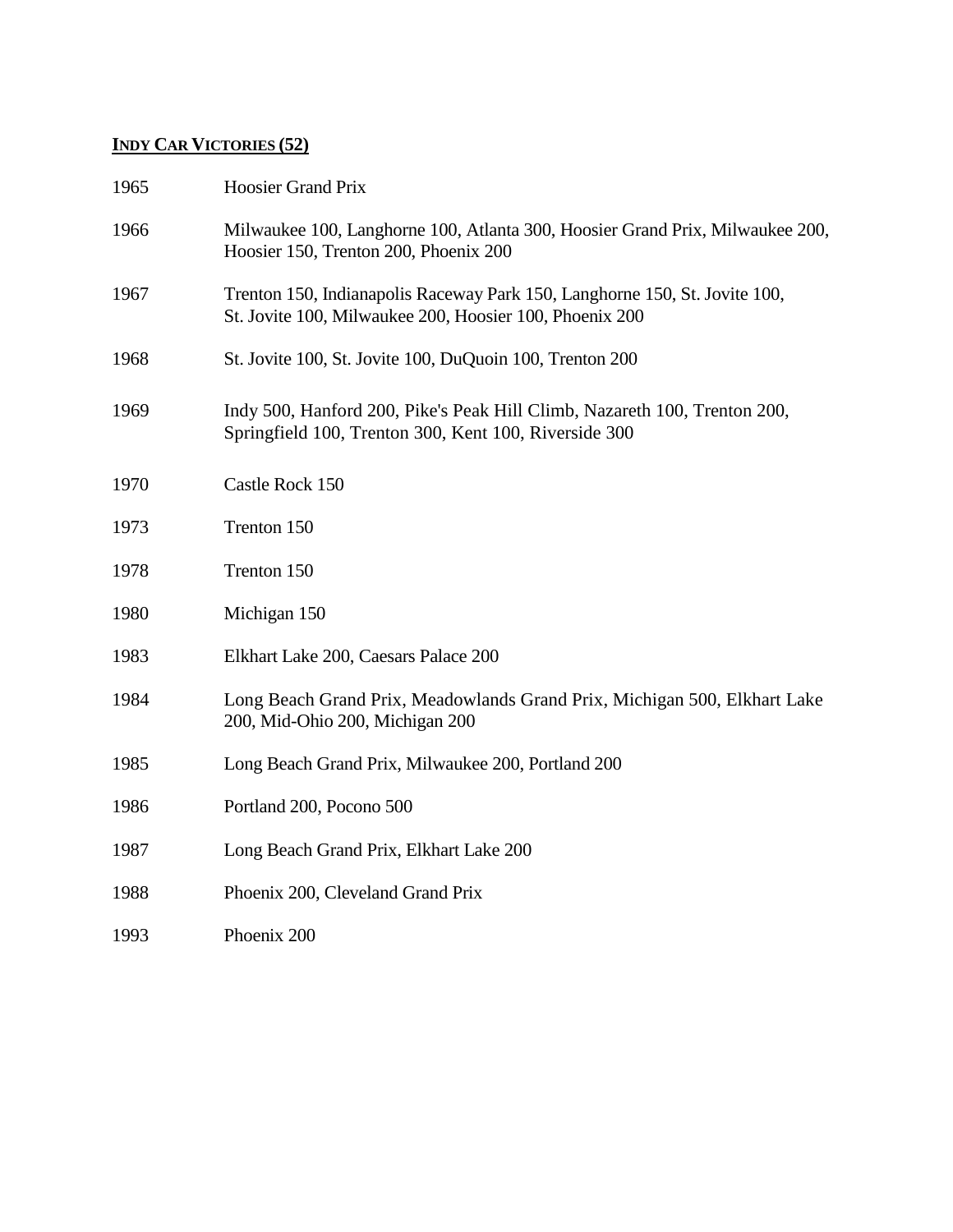### **INDY CAR POLE POSITIONS (67)**

| 1965 | Langhorne, Indianapolis Raceway Park, Phoenix                                                                         |  |  |  |
|------|-----------------------------------------------------------------------------------------------------------------------|--|--|--|
| 1966 | Phoenix, Trenton, Indy 500, Milwaukee, Langhorne, Atlanta, Langhorne,<br>Milwaukee, Trenton, Phoenix                  |  |  |  |
| 1967 | Trenton, Indy 500, St. Jovite, Trenton                                                                                |  |  |  |
| 1968 | Trenton, Indianapolis Raceway Park, St. Jovite, St. Jovite, Indiana Fairgrounds,<br>Sacramento, Michigan 250, Phoenix |  |  |  |
| 1969 | Hanford, Milwaukee, Langhorne, Trenton, Kent                                                                          |  |  |  |
| 1970 | Phoenix, Milwaukee, Indianapolis Raceway Park, Sacramento                                                             |  |  |  |
| 1972 | Milwaukee                                                                                                             |  |  |  |
| 1973 | Texas                                                                                                                 |  |  |  |
| 1974 | Trenton                                                                                                               |  |  |  |
| 1980 | Michigan 150, Phoenix                                                                                                 |  |  |  |
| 1981 | <b>Watkins Glen</b>                                                                                                   |  |  |  |
| 1982 | Michigan 500                                                                                                          |  |  |  |
| 1983 | Cleveland, Elkhart Lake                                                                                               |  |  |  |
| 1984 | Long Beach, Portland, Meadowlands, Cleveland, Michigan 500, Elkhart Lake,<br>Mid-Ohio, Laguna Seca                    |  |  |  |
| 1985 | Long Beach, Milwaukee, Meadowlands                                                                                    |  |  |  |
| 1986 | Phoenix, Mid-Ohio, Laguna Seca                                                                                        |  |  |  |
| 1987 | Long Beach, Phoenix, Indy 500, Meadowlands, Pocono 500, Elkhart Lake,<br>Laguna Seca, Miami                           |  |  |  |
| 1992 | Michigan 500                                                                                                          |  |  |  |
| 1993 | Michigan 500                                                                                                          |  |  |  |